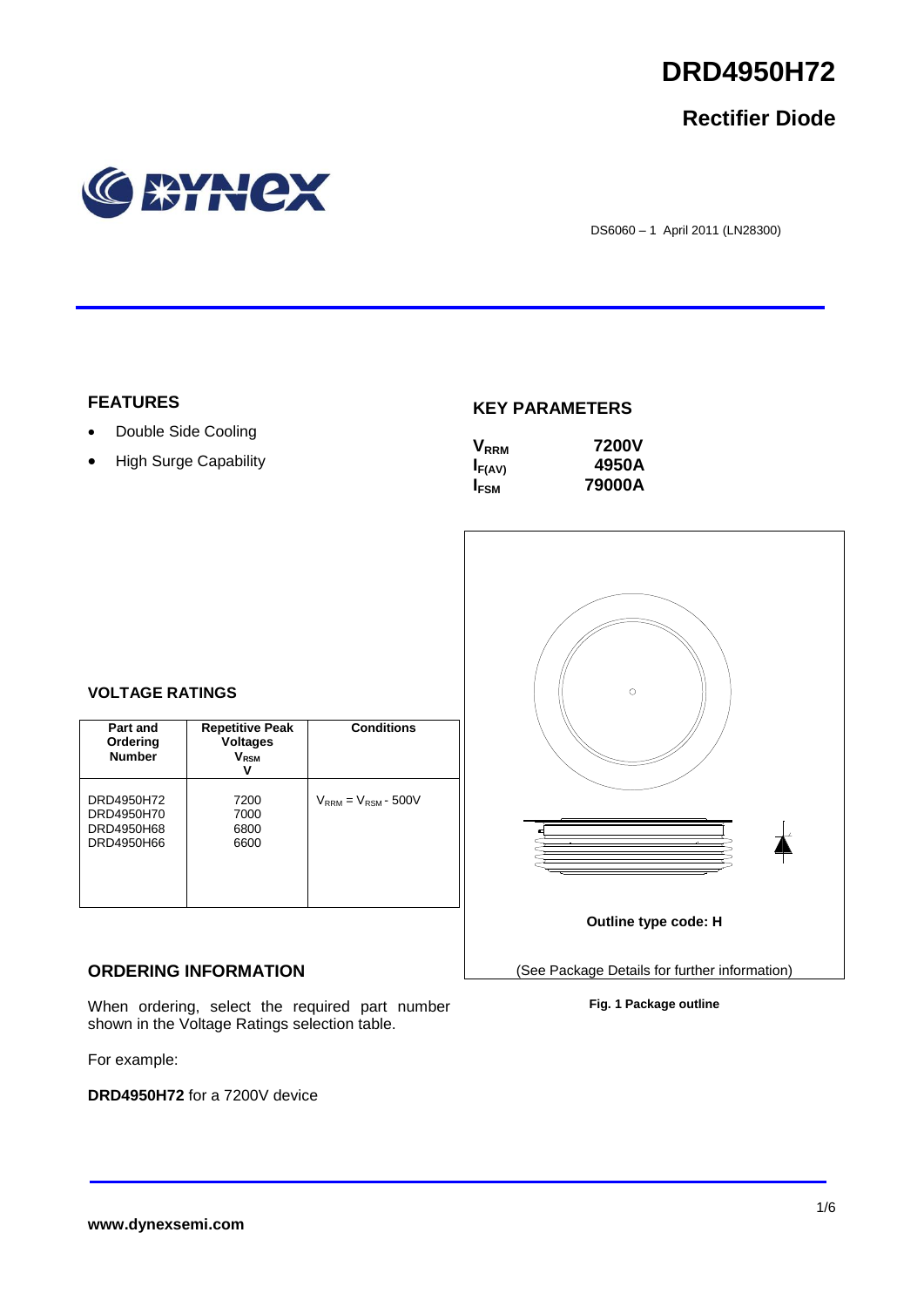

## **CURRENT RATINGS**

**Tcase = 75°C unless stated otherwise**

| Symbol              | <b>Parameter</b>                     | <b>Test Conditions</b>   | Max.  | <b>Units</b> |  |  |
|---------------------|--------------------------------------|--------------------------|-------|--------------|--|--|
|                     | Double Side Cooled                   |                          |       |              |  |  |
| $I_{F(AV)}$         | Mean forward current                 | Half wave resistive load | 6450  | A            |  |  |
| I <sub>F(RMS)</sub> | <b>RMS</b> value                     | -                        | 10130 | A            |  |  |
| IF.                 | Continuous (direct) on-state current | -                        | 9120  | A            |  |  |

### **Tcase = 100°C unless stated otherwise**

| Symbol              | <b>Parameter</b>                     | <b>Test Conditions</b>   | Max. | <b>Units</b> |  |
|---------------------|--------------------------------------|--------------------------|------|--------------|--|
|                     | <b>Double Side Cooled</b>            |                          |      |              |  |
| $I_{F(AV)}$         | Mean forward current                 | Half wave resistive load | 4950 | Α            |  |
| I <sub>F(RMS)</sub> | <b>RMS</b> value                     | $\overline{\phantom{0}}$ | 7770 | A            |  |
| IF                  | Continuous (direct) on-state current | ۰                        | 7000 | A            |  |

## **SURGE RATINGS**

| Symbol      | <b>Parameter</b>                        | <b>Test Conditions</b>                            | Max.  | <b>Units</b>      |
|-------------|-----------------------------------------|---------------------------------------------------|-------|-------------------|
| <b>IFSM</b> | Surge (non-repetitive) on-state current | 10ms half sine, $T_{\text{case}} = 150^{\circ}$ C | 79.0  | kA                |
| $l^2t$      | I <sup>'</sup> t for fusing             | $V_R = 0$                                         | 31.21 | MA <sup>2</sup> s |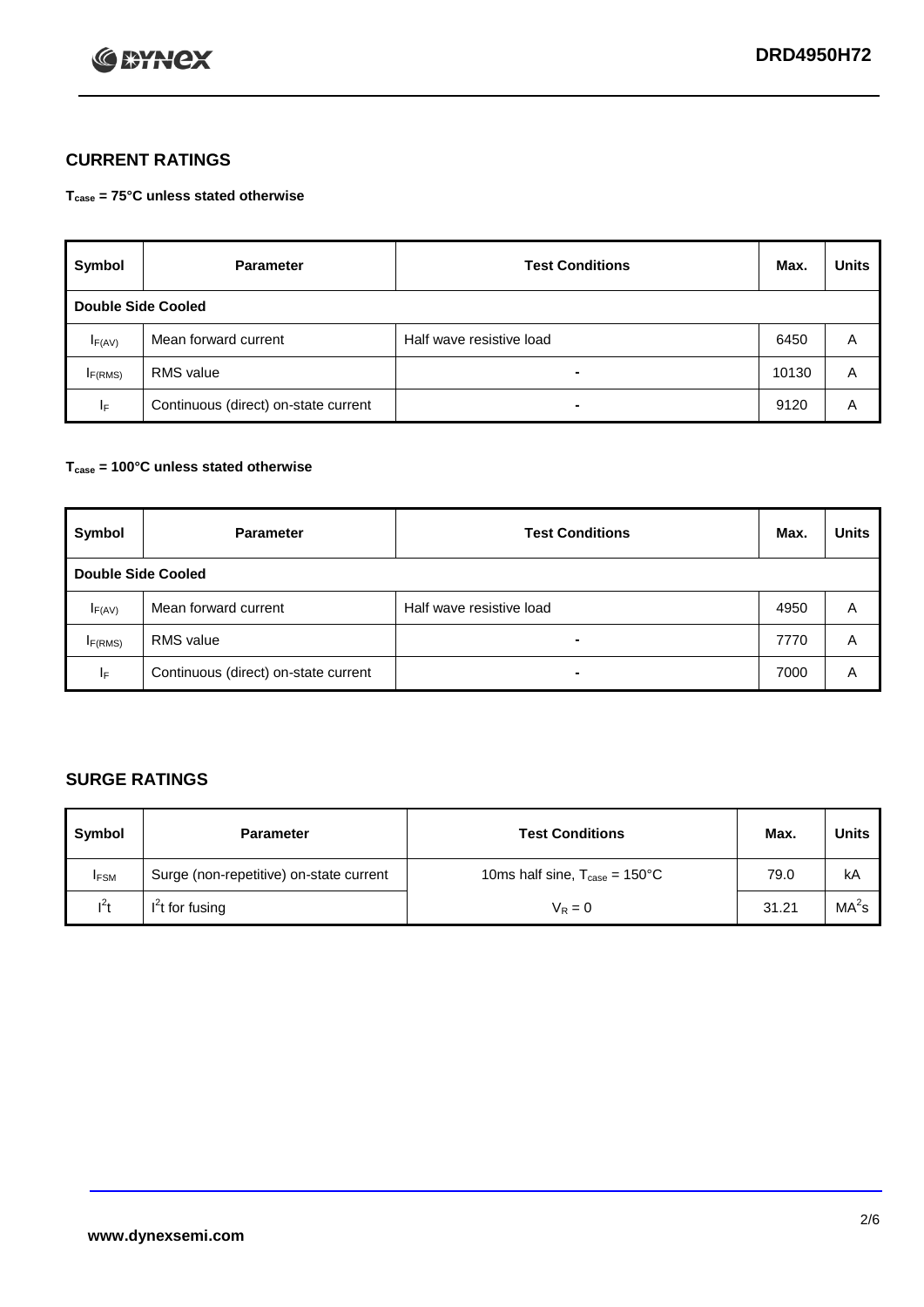## **THERMAL AND MECHANICAL RATINGS**

| Symbol           | <b>Parameter</b>                      | <b>Test Conditions</b>                      |    | Min.  | Max.   | <b>Units</b> |
|------------------|---------------------------------------|---------------------------------------------|----|-------|--------|--------------|
| $R_{th(j-c)}$    | Thermal resistance - junction to case | Double side cooled                          | DC |       | 0.004  | °C/W         |
| $R_{th(c-h)}$    | Thermal resistance – case to heatsink | Double side cooled                          | DC |       | 0.0008 | °C/W         |
| $T_{\rm vj}$     | Virtual junction temperature          | Blocking V <sub>DRM</sub> / <sub>VRRM</sub> |    | $-40$ | 150    | °C           |
| $T_{\text{stg}}$ | Storage temperature range             |                                             |    | $-40$ | 160    | °C           |
| $F_m$            | Clamping force                        |                                             |    | 110   | 130    | kN           |

## **CHARACTERISTICS**

| Symbol                   | <b>Parameter</b>     | <b>Test Conditions</b>                                                                           | Min.                     | Max.  | <b>Units</b> |
|--------------------------|----------------------|--------------------------------------------------------------------------------------------------|--------------------------|-------|--------------|
| $\mathsf{V}_\mathsf{FM}$ | Forward voltage      | At 6000A peak, $T_{\text{case}} = 150^{\circ}$ C                                                 |                          | 1.71  | V            |
| <b>I</b> <sub>RM</sub>   | Peak reverse current | At $V_{DRM}$ , $T_{case} = 150^{\circ}$ C                                                        | ۰                        | 600   | mA           |
| $Q_{\rm S}$              | Total stored charge  | $I_F = 4000A$ , dl <sub>RR</sub> /dt = 10A/us<br>$T_{\text{case}} = 150^{\circ}$ C, $V_R = 100V$ | $\overline{\phantom{0}}$ | 10000 | μC           |
| V <sub>TO</sub>          | Threshold voltage    | At $T_{vi} = 150^{\circ}$ C                                                                      | $\blacksquare$           | 1.15  | V            |
| $r_{\text{T}}$           | Slope resistance     | At $T_{vi} = 150^{\circ}$ C                                                                      | ۰                        | 0.094 | $m\Omega$    |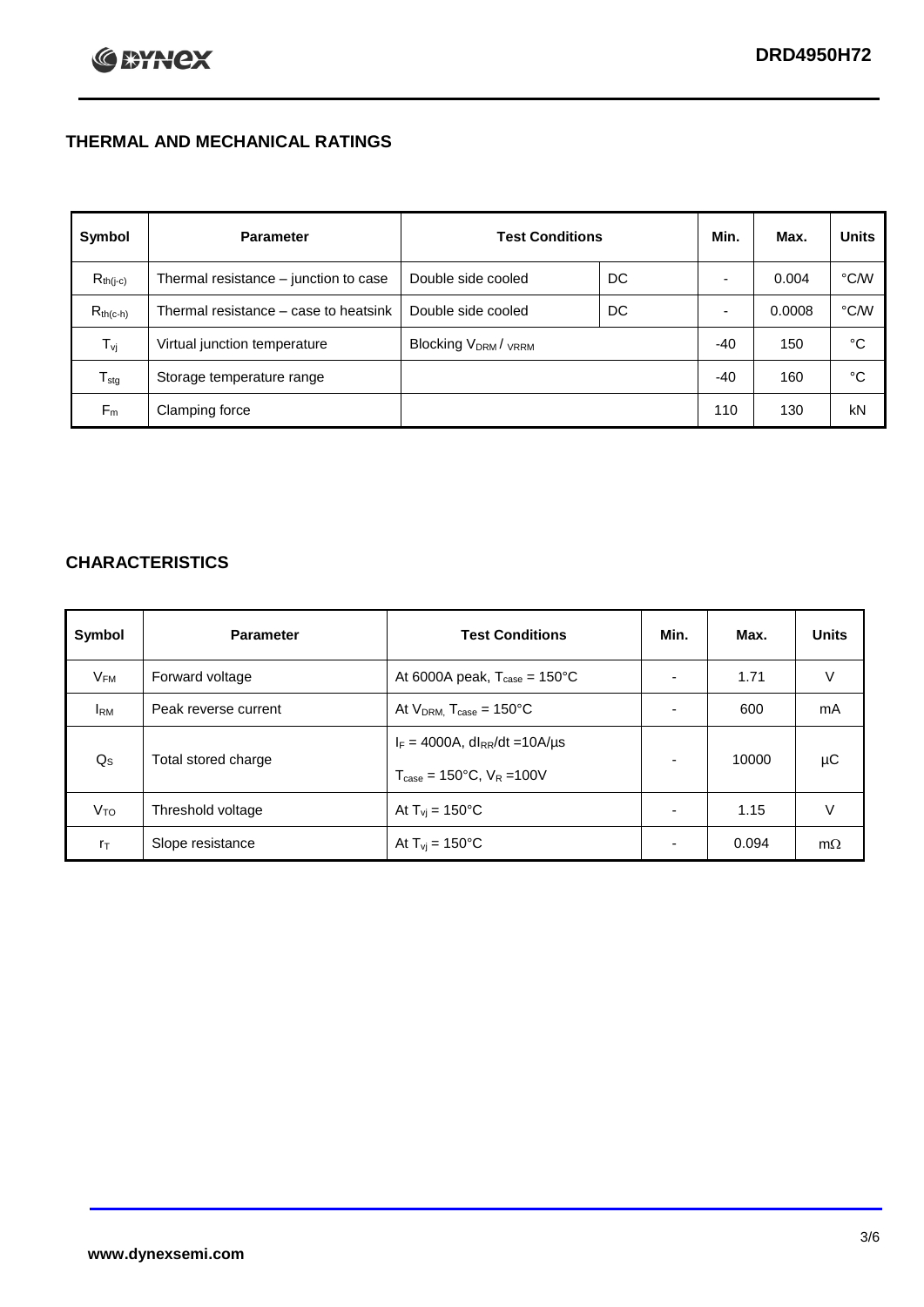# **C BYNCX**

### **CURVES**



### **Fig.2 Maximum forward characteristics Fig.3 Dissipation curves**





**junction to case**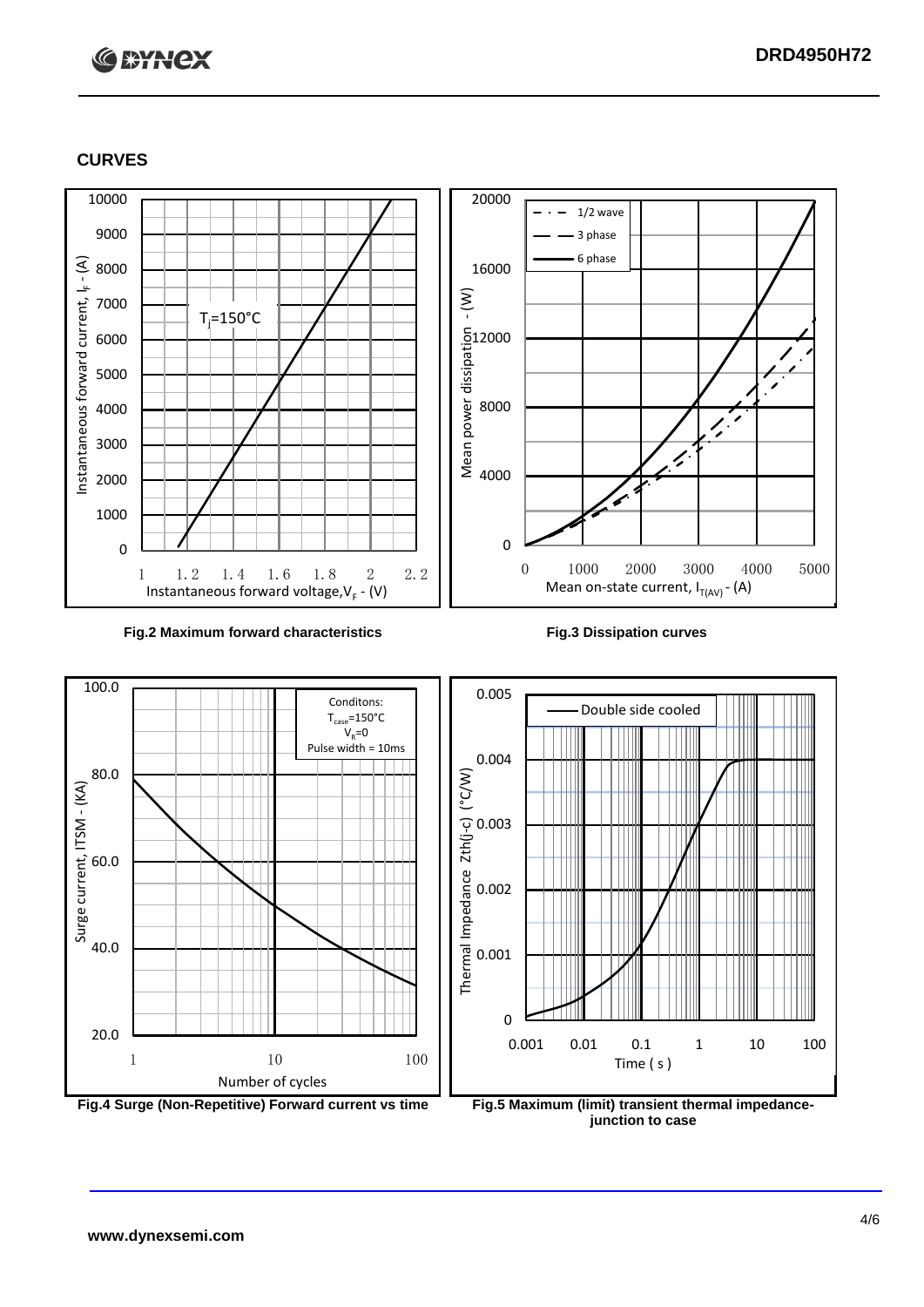

### **PACKAGE DETAILS**

For further package information, please contact Customer Services. All dimensions in mm, unless stated otherwise. DO NOT SCALE.



### **Note:**

Some packages may be supplied with gate and or tags.